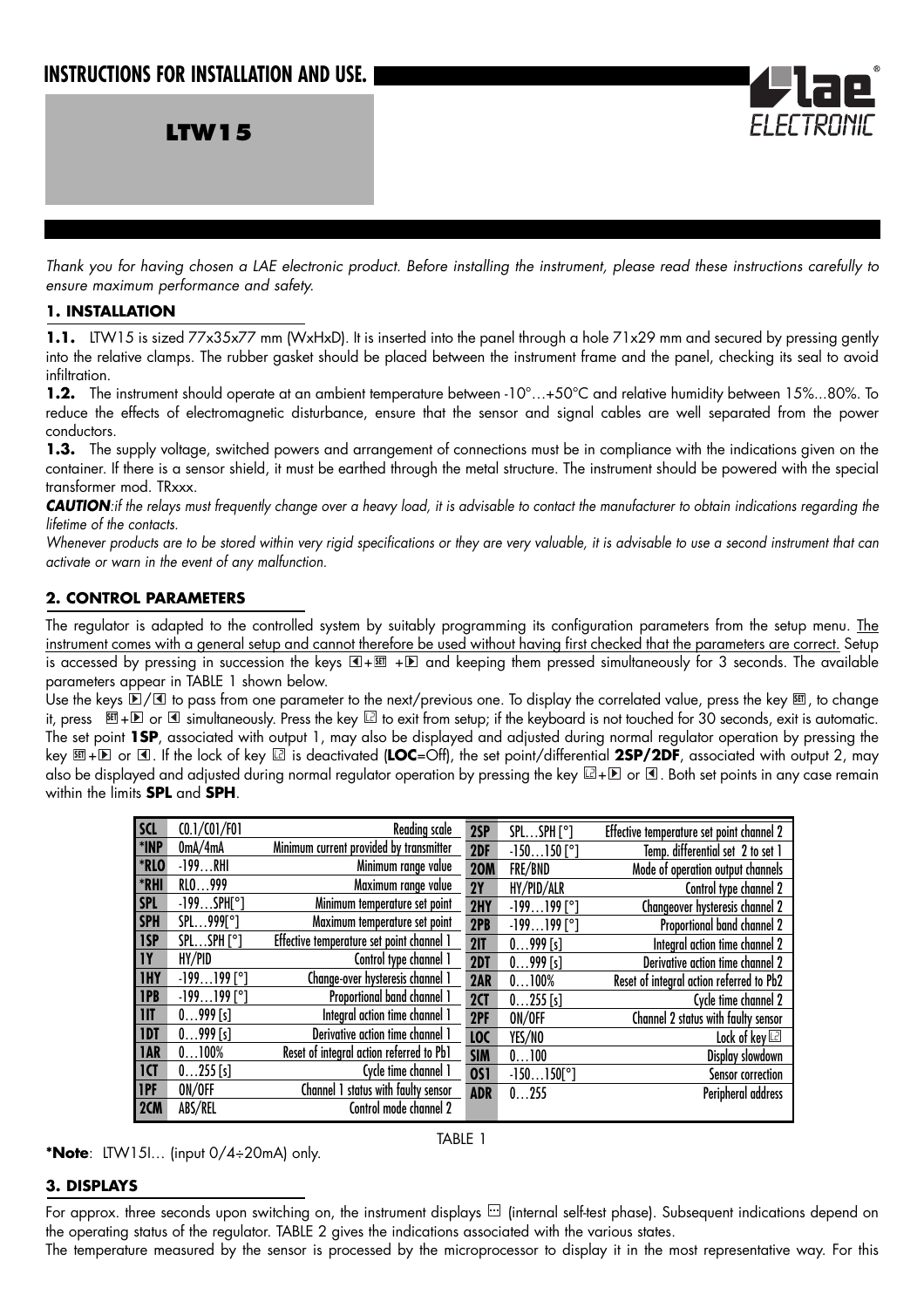

Prior to display, the temperature is processed by a special algorithm, which allows the simulation of a thermal mass directly proportional to the **SIM** value; the resulting effect is a reduction in the oscillation of the displayed value.

The status of the outputs is shown through the respective luminous points on the display.

**LTW15I only**: in order to get the value measured to be displayed in a correct way, you must get the parameters of the controller to match the transmitter fitted. With **INP** you program the minimum current the transmitter provides, according to the scales 0÷20mA, 4÷20mA. To **RLO** you must set the minimum value that the transmitter can measure (matching the minimum current 0/4mA); to **RHI** you must set the maximum value measured (matching the maximum current 20mA). With **SCL=0.1** you enable decimal point readout. The measured value can be corrected with a fixed offset, assigning the parameter **OS1** a value other than zero.

*CAUTION: when changing the display scale SCL, the parameters related to the absolute (1SP, 2SP, 1Pb, 2Pb,…) and differential (1HY, 2HY, 2DF, …) temperatures MUST be reconfigured.*

| $- - -$      | Internal self-test (3 seconds) |    | In tuning: timeout lerror   |
|--------------|--------------------------------|----|-----------------------------|
| 5.4          | Sensor T1 temperature          | E2 | In tuning: timeout 2 error  |
| or           | Over range or breakage T1      | E3 | In tuning: over range error |
| / 5.4<br>Tun | Instrument in auto-tuning      |    |                             |



#### **4. CHANNEL 1 OPERATION**

**4.1. TYPE OF CONTROL**. Channel 1 may operate in the ON/OFF or PID mode: **1Y=HY** is fixed for ON/OFF control, **1Y=PID** for PID control. **4.2. ON/OFF CONTROL**. In the ON/OFF mode the output is ON or OFF in relation to the input temperature, set point (**1SP**) and hysteresis value (**1HY**). The hysteresis indicates the amplitude of deviation of the temperature from the set point in order to reactivate the output. Increasing the hysteresis value decreases the switcheovers of the output, while decreasing the hysteresis value gives finer control. For channel 1 to operate in the heating mode, assign a negative value (see Figure 1) to **1HY**; assign a positive value for control in the cooling mode (see Figure 2). With **1HY=0** the output is permanently cut out. After a switchover the output remains in the new state for a minimum time of **1CT** seconds irrespective of the temperature value.



**4.3. PID CONTROL**. In the PID mode the output is ON for a fraction of the cycle time **1CT**. The cycle time characterises the dynamics of the system to be controlled and influences the accuracy of the control: the higher the system speed of response the shorter the cycle time to obtain greater temperature stability and less sensitivity to variations in load. Assign a negative value to **1PB** to make channel 1 operate in the heating mode (see Figure 3) and a positive value for control in the cooling mode. With **1PB=0** the output is permanently cut out.

**4.3.1 PROPORTIONAL CONTROL**. The temperature is controlled by varying the time of activation of channel 1 when the temperature is inside the proportional band (**1PB**). The nearer the temperature to set point, the less time of activation. A small proportional band increases the promptness of response of the system to temperature variations, but tends to make it less stable. A purely proportional control stabilises the temperature within the proportional band but does not cancel the deviation from the set point.

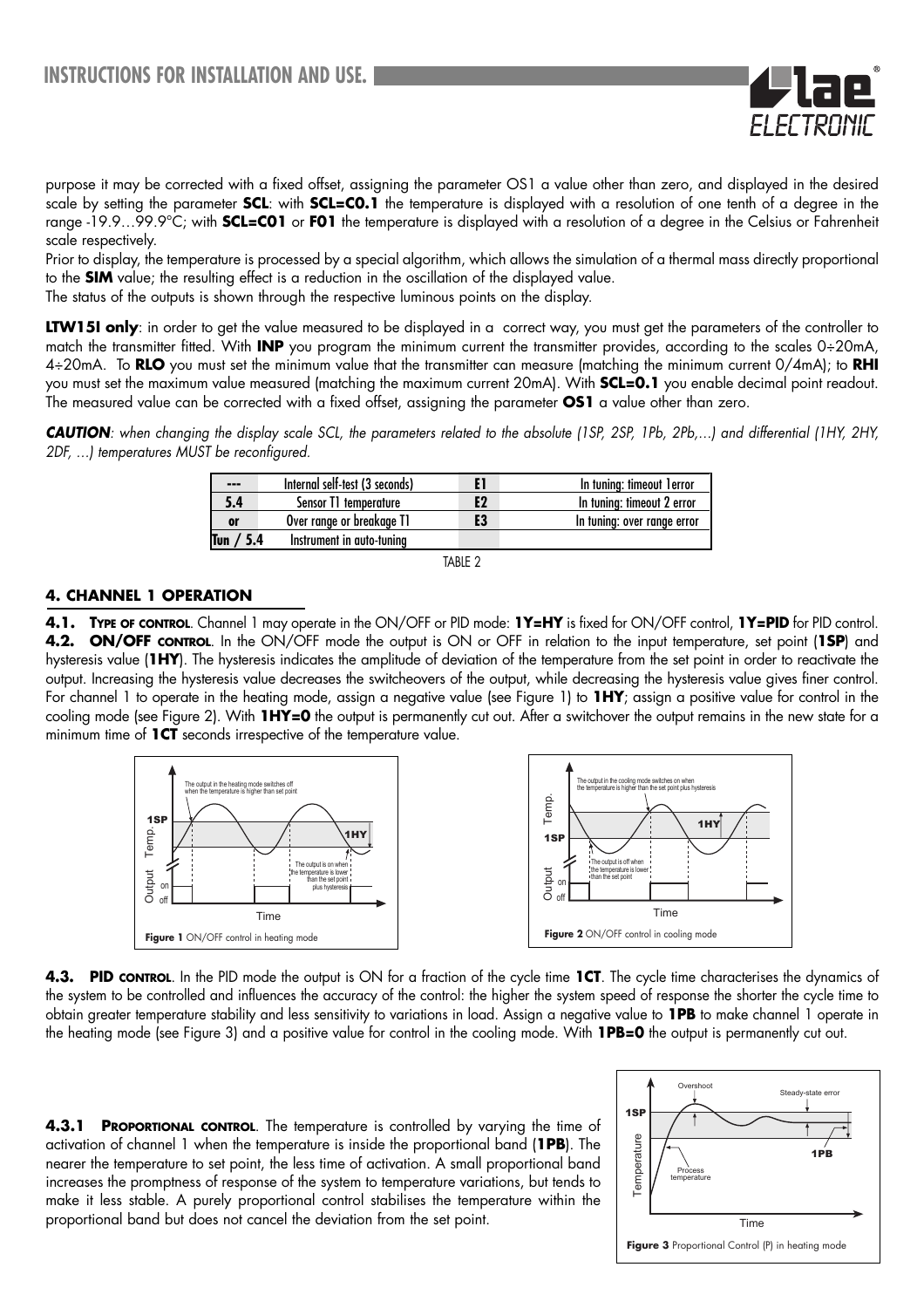**4.3.2. PROPORTIONAL-INTEGRAL CONTROL**. The steady-state error is cancelled by inserting an integral action into the control system. The integral action time, **1IT**, determines the speed of cancellation of the error, but a high speed (**1IT** low) may be the cause of overshoot and instability in the response. The integral part normally acts within the proportional band, but this area of action may be reduced in terms of percentage by lowering the integral action reset **1AR**. The response overshoot is thus decreased. The integral control is cancelled when the temperature goes outside the area of action of the integral part. With **1IT=0** the integral control is disabled.

**4.3.3. PROPORTIONAL-INTEGRAL-DERIVATIVE CONTROL**. Response overshoot in a system controlled by a PI controller may be reduced by inserting a derivative action in the control. The derivative action is greater the faster the temperature variation within the time unit. A controller with a high derivative action (**1DT** high) is extremely sensitive to small temperature variations and can make the system instable. With **1DT=0** the derivative control is disabled.



FI FI TRIT

Time

**Figure 5** Proportional-Integral-Derivative Control (PID)<br>in heating mode

4.4. MALFUNCTIONING. Following a sensor malfunction, **on** appears on the display and the output is controlled according to the value of the parameter **1PF**.

*CAUTION: when programming the hysteresis 1HY or the proportional band 1PB, it is advisable to consider the number of switchovers that the relay will carry out and, if necessary, adapt the cycle time in order to limit the frequency of switcheover.*

### **5. CHANNEL 2 OPERATION**

**5.1. CHANNEL 2 SET POINT**. The channel 2 set point may be fixed in an absolute way (**2CM=ABS**), or a relative way in relation to set point 1 (**2CM=REL**). If **2CM=ABS** set point 2 is expressed with the parameter 2SP; if 2CM=REL set point 2 is expressed with the parameter **2DF**. *Example 1: 2CM=ABS, 2SP=-12.5: set point2 = 2SP=-12.5.* 

*Example 2: 2CM=REL, 1SP=-10.0, 2DF=3.5: set point2 = 1SP+2DF=-6.5.* 

**5.2. MODE OF OPERATION**. Channel 2 may be independent in relation to channel 1 (**2OM=FRE**), or linked to channel 1 (**2OM=BND**). In this last case the values that may be assigned to **2SP** and **2DF** depend on the mode of operation of channel 2, as given in the following examples.

*Example 1: channel 1 in heating mode (1HY<0 or 1PB<0), channel 2 in cooling mode (2HY>0 or 2PB>0); with linked outputs (2OM=BND) and set point 2 expressed in the absolute mode (***2CM=ABS***), a control is obtained with variable neutral zone by regulating 2SP between 1SP and SPH. Changing 1SP changes the amplitude of the neutral zone. E.g.: 1Y=HY, 1SP=20°C, 1HY=-02°C; 2Y=HY, 2SP=24°C, 2HY=03°C: channel 1 Off at +20°C, On at 18°C; channel 2 Off at 24°C, On at 27°C; the minimum value that may be assigned to 2SP is 20°equal to 1SP. The neutral zone within which both outputs are off is between 20°C and 24°C inclusive.*

*Example 2: channel 1 in heating mode (1HY<0 or 1PB<0), channel 2 in cooling mode (2HY>0, or 2PB>0); with linked outputs (2OM=BND) and set point 2 expressed in the relative mode in relation to set point 1 (2CM=REL), a control is obtained with fixed neutral area by assigning positive values to 2DF. Upon changing 1SP the amplitude of the neutral zone remains constant and is equal to 2DF. E.g.: 1Y=HY, 1SP=20°C, 1HY=-02°C, 2Y=HY, 2DF=4°C, 2HY=03°C: channel 1 Off at +20°C, On at 18°C; channel 2 Off at 24°C (=1SP+2DF), On at 27°C. The neutral zone within which both outputs are off is between 20°C and 24°C inclusive and has an amplitude of 4°C equal to the value of 2DF.*

*Example 3: channel 1 and channel 2 in heating mode (1HY<0 or 1PB<0 and 2HY<0 or 2PB<0); with linked outputs (2OM=BND) and set point 2 expressed in the absolute mode (2CM=ABS), a two-step control is obtained by regulating 2SP between SPL and 1SP. Changing 1SP changes the difference between the two steps. E.g. 1Y=HY, 1SP=150°C, 1HY=-10°C, 2Y=HY, 2SP=100°C, 2HY=-5°C: channel 1 Off at 150°C, On at 140°C; channel 2 Off at 100°C, On at 95°C; the maximum value that may be assigned to 2SP is 150°C equal to 1SP.*

*Example 4: channel 1 and channel 2 in heating mode (1HY<0 or 1PB<0 and 2HY<0 or 2PB<0); with linked outputs (2OM=BND) and set point 2 expressed in the relative mode in relation to set point 1 (2CM=REL), a two-step control is obtained by assigning negative values to 2DF. Upon changing 1SP the distance between the two steps remains constant and is equal to 2DF. E.g. 1Y=HY, 1SP=150°C, 1HY=-10°C, 2Y=HY, 2DF=-50°C, 2HY=-5°C: channel 1 Off at +150°C, On at 140°C; channel 2 Off at 100°C (=1SP+2DF), On at 95°C.* 

**5.3. TYPE OF CONTROL**. Channel 2 can operate in the ON/OFF mode, PID mode or as alarm output: **2Y=HY** is fixed for ON/OFF control, **2Y=PID** for PID control and **2Y=ALR** to set the alarm output.

**5.4. ON/OFF CONTROL**. In the ON/OFF mode the output is ON or OFF according to the input temperature, differential/set point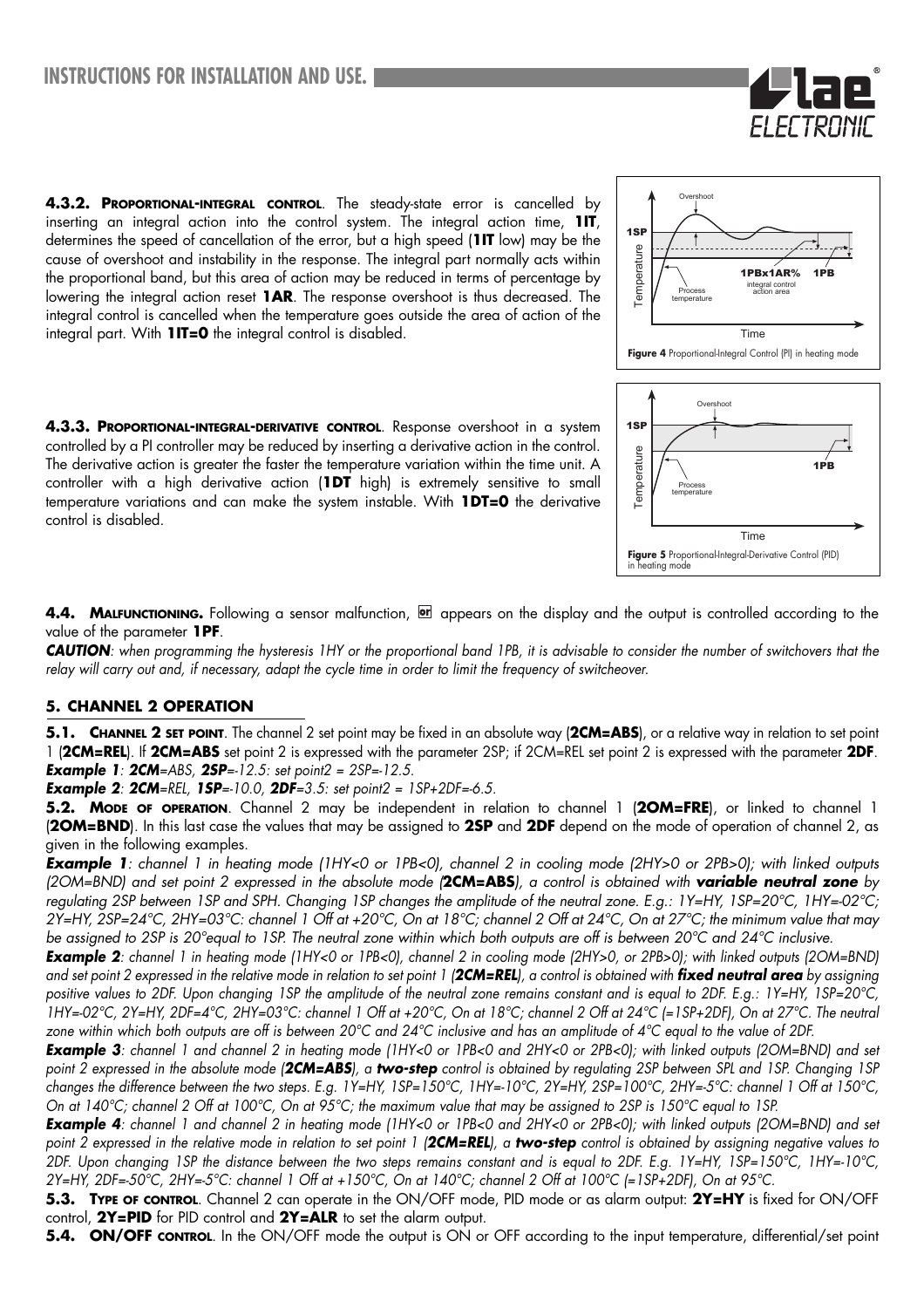

(**2SP/2DF**) and the hysteresis value (**2HY**). The hysteresis indicates the amplitude of deviation of the temperature from the set point in order to reactivate the output. Increasing the hysteresis value decreases the switchover of the output, while decreasing the hysteresis value gives finer control. For channel 2 to operate in the heating mode, assign a negative value to **2HY** (see Figure 1); assign a positive value for control in the cooling mode (see Figure 2). With **2HY=0** the output is permanently cut out. After a changeover the output remains in the new state for a minimum time of **2CT** seconds irrespective of the temperature value.

**5.5. PID CONTROL**. In the PID mode the output is ON for a fraction of the cycle time 2CT. The cycle time characterises the dynamics of the system to be controlled and influences the accuracy of the control: the higher the system speed of response the shorter the cycle time to obtain greater temperature stability and less sensitivity to variations in load. Assign a negative value to **2PB** to make channel 2 operate in the heating mode and a positive value for control in the cooling mode. With **2PB=0** the output is permanently cut out. **5.5.1.** For the characteristics of the proportional (P), proportional-integral (PI), proportional-integral-derivative (PID) control, refer to points 4.3.1. , 4.3.2. , 4.3.3. replacing the parameters related to channel 1 with the corresponding ones for channel 2.

**5.6. CHANNEL 2 IN ALARM**. A high temperature alarm may be set in this mode by assigning a negative value (see Figure 6) to **2HY** and a low temperature alarm by assigning a positive value (see Figure 7) to **2HY**. The hysteresis indicates the amplitude of the deviation of the temperature from the set point in order to deactivate the alarm. To fix the alarm threshold, see 5.1.



**5.7. MALFUNCTIONING**. Following a sensor malfunction, **or** appears on the display and the output is controlled according to the value of the parameter **2PF**.

*CAUTION: when programming the hysteresis 2HY or the proportional band 2PB, it is advisable to consider the number of switchovers that the* relay will carry out and, if necessary, adapt the cycle time in order to limit the frequency of switchover.

# **6. AUTO-TUNING**

**6.1. BEFORE STARTING**. Before starting the auto-tuning procedure, ensure that the output has been set with PID control, the proportional band has the sign corresponding to the required mode of operation (heating/cooling) and that the set point has been fixed at the required value. The auto-tuning procedure is divided into two parts. In the first part, the operator has to characterise the process to be controlled by fixing the cycle time. In the second, the controller acquires the responses of the system to certain stresses for efficient adaptation of the control parameters.

**6.2. STARTING THE FUNCTION**. To access the auto-tuning function, keep the keys  $E + 1$  pressed for 3 seconds. If channel 1 is in the PID mode (1Y=PID), 1CT starts to blink on the display, otherwise 2CT blinks. Using  $\mathbb D$  or  $\mathbb I$ , select the cycle time for the channel of which the parameters are to be tuned. Press     **to confirm selection of the channel;** the current parameter value is displayed simultaneously. Using  $\boxed{\mathbb{S}^1+\mathbb{D}}$  or  $\boxed{\mathbb{S}}$  , change the cycle time to characterise the dynamics of the process to be controlled. In this first phase the auto-tuning function may be quit by pressing key  $\boxdot$ . The acquisition phase starts upon pressing the keys  $\boxdot$  +  $\Box$  or after 30 seconds without touching the keyboard.

6.3. Acquisition of RESPONSES. The keyboard is disabled throughout the whole acquisition phase, while **[Um]** and the measured temperature value appear alternately on the display. If there is a power failure during this phase, the next time the instrument is switched on, after the initial internal self-test phase, it continues the auto-tuning function of the selected channel.

Upon successful completion of auto-tuning, the controller updates the value of the control parameters and starts to control.

- **6.4. ERRORS**. If the auto-tuning procedure is unsuccessful, an indication of the error that has caused the failure blinks on the display: **=** E timeout error 1: the controller has not succeeded in bringing the system temperature within the proportional band. Temporarily
- increase the set point with control in the heating mode and vice versa in the cooling mode, then restart the procedure.
- [2] timeout error 2: the auto-tuning procedure has not finished within the maximum set time (1000 cycle times). Restart the auto-tuning procedure and set a higher cycle time.
- temperature over range: after having checked that the error has not been caused by a sensor malfunction, temporarily decrease the set point with control in the heating mode and vice versa in the cooling mode and then restart the procedure.

To erase the error indication and return to the normal mode, press the key  $\mathbb E$ .

- **6.5. CONTROL IMPROVEMENT**. If the resulting control is unsatisfactory, proceed as follows:
- to reduce overshoot, decrease the integral action reset **1Ar** (2Ar);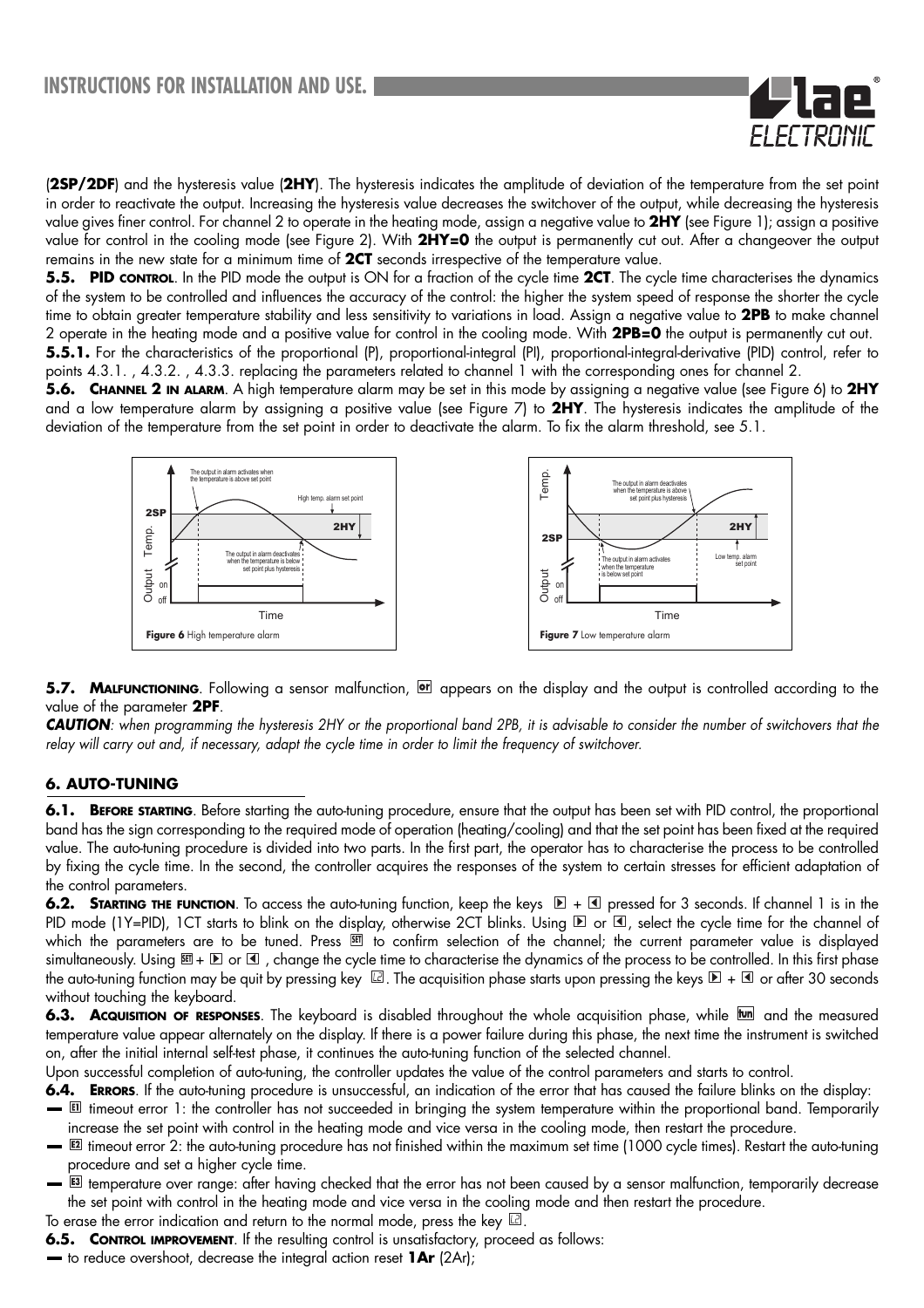

- to increase the response speed of the system, decrease the proportional band **1Pb** (2Pb); caution: doing this makes the system less stable;
- to reduce swings in steady-state temperature, increase the integral action time **1It** (2It); system stability is thus increased, although its response speed is decreased;
- to increase the speed of response to the variations in temperature, increase the derivative action time **1Dt** (2Dt); caution: a high value makes the system sensitive to small variations and may be a source of instability.

*CAUTION: during the auto-tuning procedure the temperature oscillates near the set point; it is therefore advisable to remove products to be controlled within severe specifications.* 

### **7. RECALIBRATION**

If it is necessary to recalibrate the instrument, for example following replacement of a sensor, proceed as follows: have a precision reference thermometer or a calibrator to hand; ensure that the offset **OS1** and the simulation **SIM** are set to 00; select the display scale which is to be recalibrated. Switch the controller off then on again. During the internal self-test phase, press the keys  $\boxtimes$  +  $\blacksquare$ . With the recalibration function activated, select the value to be changed using  $\mathbb D$  or  $\mathbb I$  : **0Ad** allows a calibration of 0, inserting a constant correction over the whole scale of measurement. **SAd** allows a calibration of the top part of the measurement scale with a proportional correction between the calibration point and 0. After having selected the required parameter, press     to display the value and use <u>আ</u> + D or ଏ to make the read value coincide with the value measured by the reference instrument (ensure that the temperature is stable). Exit from calibration by pressing the key  $\boxtimes$ .

#### **8. SERIAL COMMUNICATION**

LTW15 is provided with a serial port for connection with a PC or a programmer. In the first case it is important to assign a different value to the **ADR** parameter for each linked unit (peripheral address); in the case of automatic programming, ADR should remain at 1.

### **WARRANTY**



#### **WIRING DIAGRAMS**

LAE electronic Srl guarantees its products against defects due to faulty materials or workmanship for one (1) year from the date of manufacture shown on the container. The Company shall only repair or replace products which are shown to be defective to the satisfaction of its own technical services. The Company shall not be under any liability and gives no warranty in the event of defects due to exceptional conditions of use, misuse or tampering.

All carriage expenses for returning the product to the manufacturer, after having obtained the latter's permission, and for any return to the buyer shall be paid by the buyer.